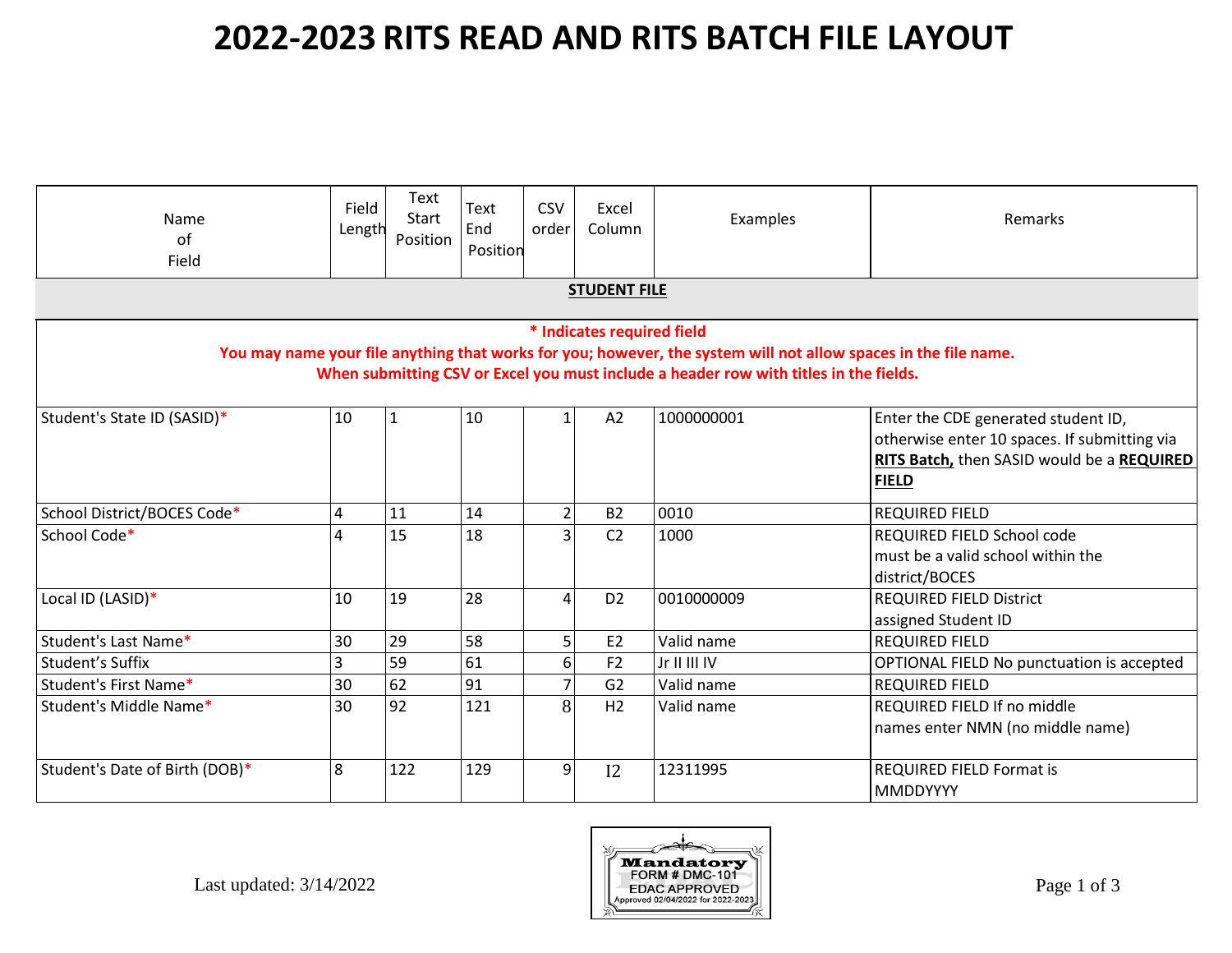| Grade Level*      | 130 | 132 | 10I | רו             | 004 | <b>REQUIRED FIELD Grade must</b><br>be valid for the school the student is<br><b>l</b> attending |
|-------------------|-----|-----|-----|----------------|-----|--------------------------------------------------------------------------------------------------|
| Student's Gender* | 133 | 134 |     | K <sub>2</sub> | 01  | REQUIRED FIELD Female=01,<br>Male=02                                                             |

| Active/Inactive Indicator* | 1つ口<br>--- | $\sim$<br>-- | -- | ריו<br>NZ | . | ) FIELD Active=0,<br><b>IREQUIRED</b> |
|----------------------------|------------|--------------|----|-----------|---|---------------------------------------|
|                            |            |              |    |           |   | ⊥Inactive=1                           |

This file layout is the same, with the exception of the SASID Field, for both RITS batch submission to update student records **OR** RITS READ to search for an existing SASID for the student.

#### **BACKGROUND INFORMATION**

**SASID Number** – Is a **unique** ten-digit numeric field containing the random ten-digit value assigned by CDE to the student whose record is being submitted for processing. Note: A value of ten spaces can be placed in this field if the data being submitted is for a new student who has not been assigned a student identification number by CDE.

**District/BOCES Code** – Is a unique four-digit number assigned by CDE to each school district or BOCES. This four-digit field is REQUIRED and if left blank will result in an error.

**School Code** – A unique code assigned by CDE to a school building. Refer to "School Building Codes" posted at [https://www.cde.state.co.us/datapipeline/org\\_orgcodes](https://www.cde.state.co.us/datapipeline/org_orgcodes) for a listing of school codes. This four-digit field is REQUIRED and if left blank will result in an error. If the BOCES has a school use that code, if not, the BOCES would repeat the BOCES code in this field.

**LASID Number** – A ten-digit number assigned to each student by the reporting district/BOCES. This ten-digit field is REQUIRED and if left blank will result in an error.



Last updated: 3/14/2022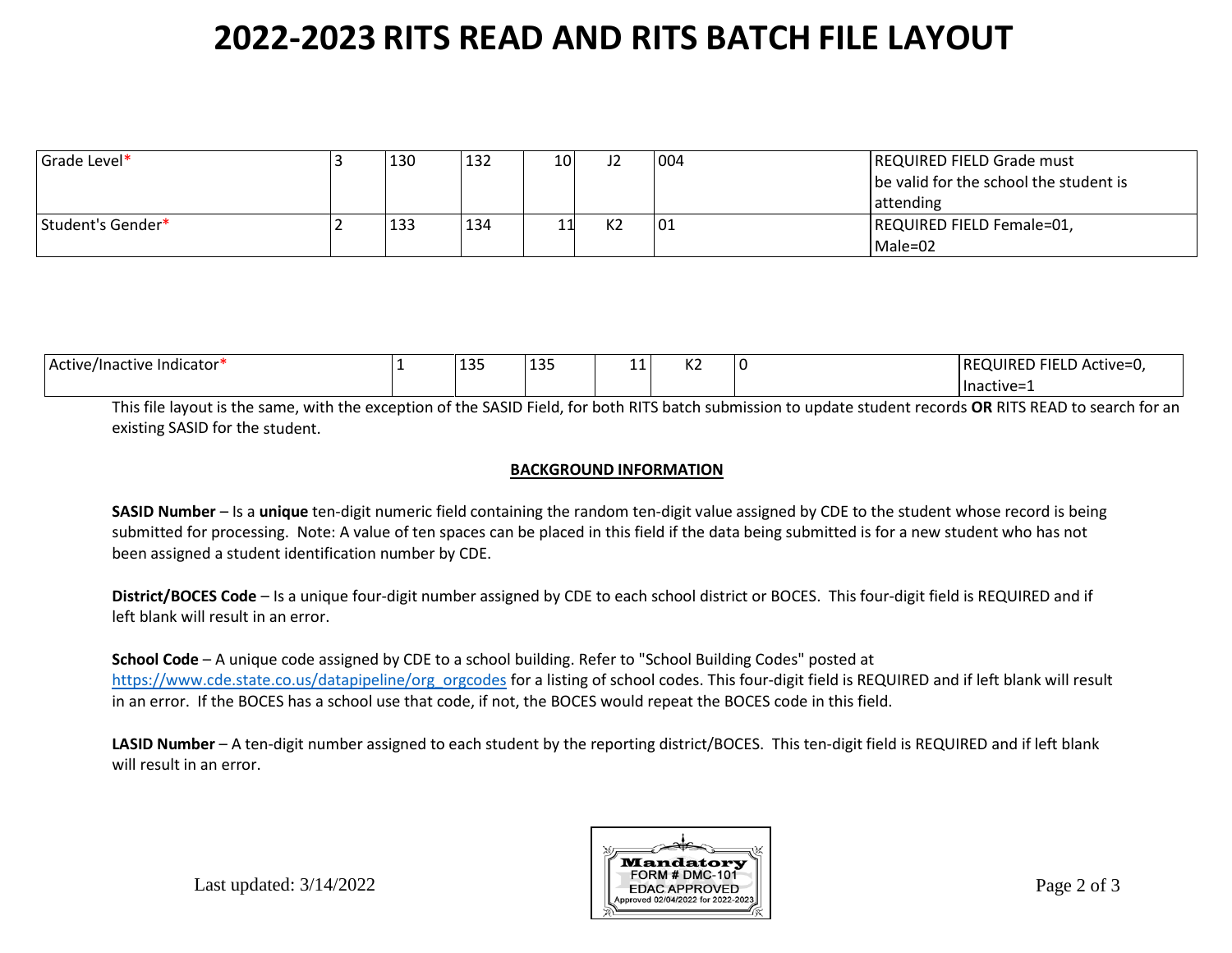**Student's Last Name** – The thirty-character field contains the student's last name. This thirty-digit field is REQUIRED and if left blank will result in an error.

**Student's Suffix** – The three-character field contains the student's suffix name. This three-digit field is NOT REQUIRED, blanks ARE allowed.

**Student's First Name** – The thirty-character field contains the student's first name. This thirty-digit field is REQUIRED and if left blank will result in an error.

**Student's Middle Name** – The thirty-character field contains the student's middle name. Blanks are NOT allowed. Use NMN (no middle name) where appropriate. This thirty-digit field is REQUIRED and if left blank will result in an error.

**Student's Date of Birth (DOB)** – An eight-digit numeric field contain the month, day, and year on which an individual was born (i.e., 09151989).